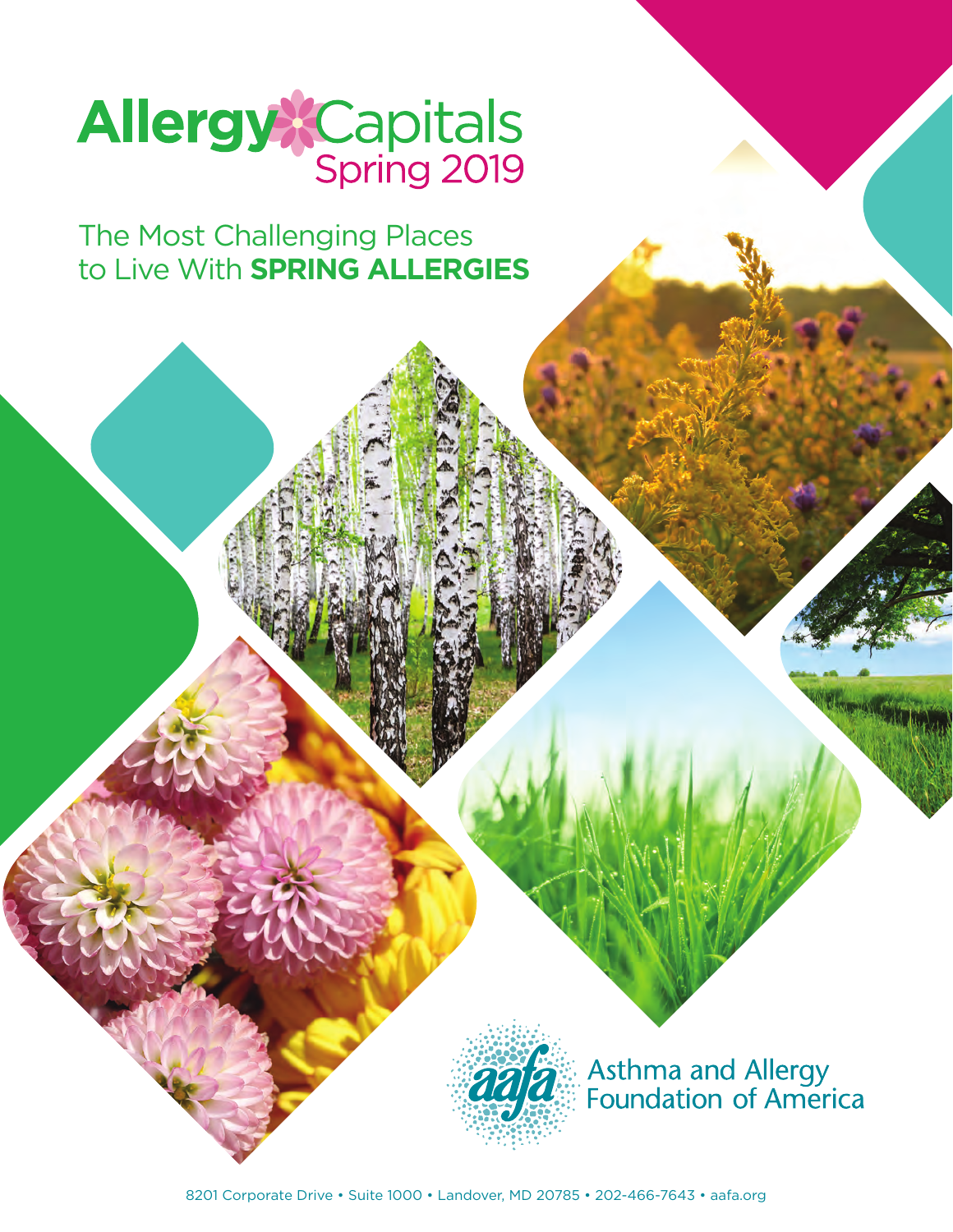# A Message From AAFA

The Asthma and Allergy Foundation of America (AAFA) is pleased to share the 2019 Spring Allergy Capitals™ report which ranks the 100 largest cities in the continental United States. AAFA has published this annual report since 2003 to help patients recognize, prevent and manage allergy symptoms. The report also helps communities recognize where the needs of people with allergic diseases can be better met. Through the ranking, we seek to raise awareness about the impact of spring seasonal allergies and provide helpful information to improve the quality of life for people who experience them.

AAFA is committed to working on behalf of individuals with allergies and asthma. We are dedicated to improving the quality of life for people with asthma and allergic diseases through education, advocacy, research and support. We will continue to promote public policy initiatives that improve and protect quality of life and treatment options for those affected.

Spring pollen has increasingly intensified with longer, warmer growing seasons that produce stronger pollen at higher quantities. Communities need to work together to provide solutions to the challenges raised by climate change, rising health care costs and access to specialized care.

AAFA would like to acknowledge staff members Deidre Washington, PhD, Sanaz Eftekhari, Melanie Carver, Angel Waldron, Nicole Gaghan, Kimberly Rafferty, Tanya Bumgardner and Stacy Cooks for their contributions to this report. AAFA also wishes to thank the subject matter experts who supported the production of this report. We look forward to ongoing collaborations with stakeholders such as researchers, payers, scientists, clinicians, industry and policymakers to improve the quality of life for people with allergies and asthma.

Sincerely,

**Kenneth Mendez**, President and CEO





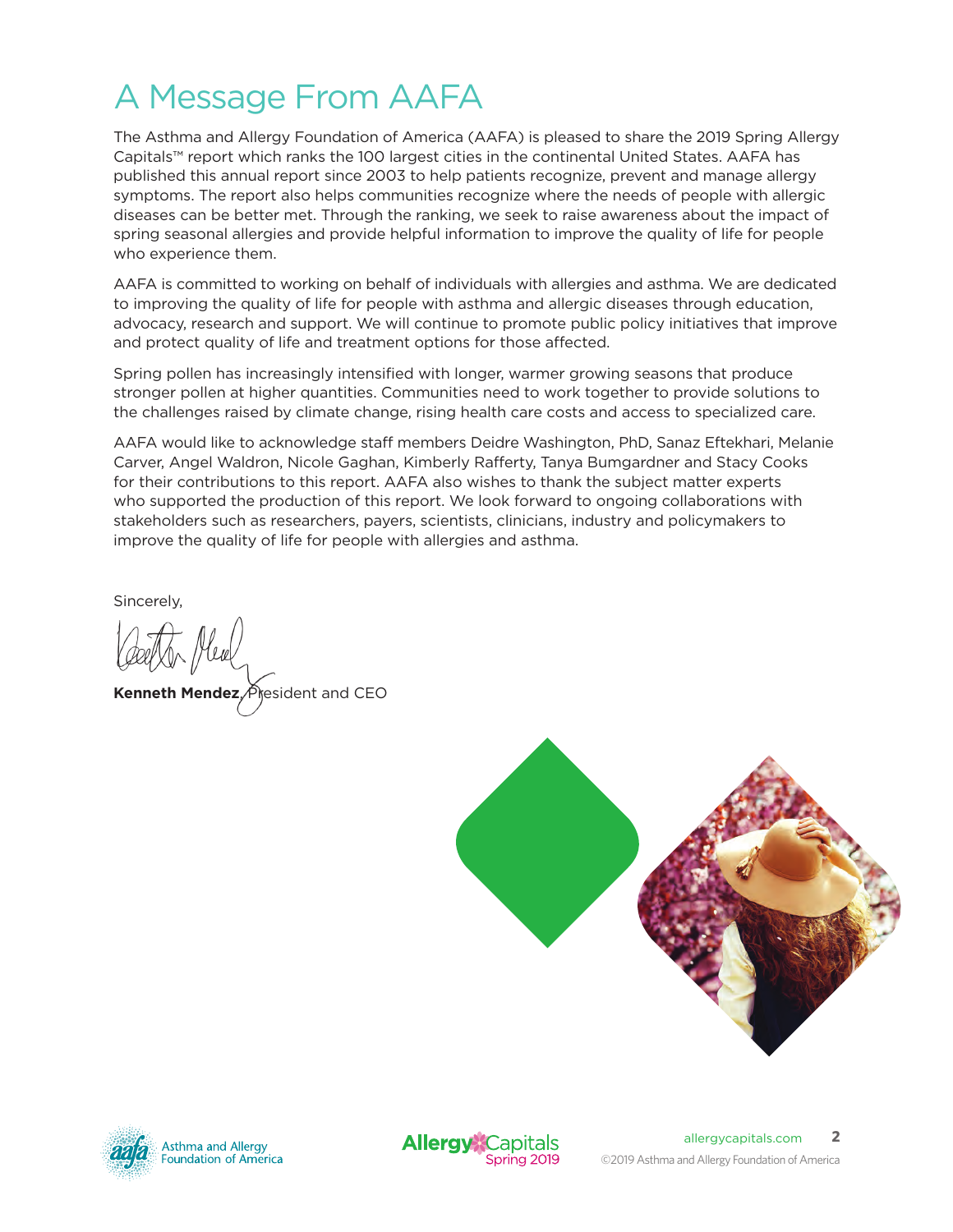# About Seasonal Allergies

For millions of Americans, allergies are life-limiting. It is critical for people to recognize what their triggers are and find ways to reduce exposure, as well as to consider appropriate treatments.<sup>123</sup> Allergies are among the most common medical conditions affecting U.S. children and are of special concern among the elderly.<sup>45</sup>

Allergies are a major public health concern, with more than 50 million Americans suffering from allergies every year.<sup>1</sup> More Americans than ever say they manage allergies. It is among the country's most common, but overlooked, diseases. Although there are approaches that can reduce sensitivity, there is no cure.

Allergies can be managed with prevention and treatment. Good allergy treatment is based on medical history, results of allergy tests and symptom severity. It can include three treatment types: avoiding allergens, medicine options and/or immunotherapy (allergy shots or tablets).

Allergic rhinitis, often called hay fever, is a common condition that causes symptoms such as sneezing, stuffy nose, runny nose, watery eyes and itching of the nose, eyes or roof of the mouth. Symptoms are usually caused by sensitivity to pollen from trees, grass, weeds; or mold spores. The prevalence of hay fever in children has been found to be roughly 18%, with the highest prevalence in southeastern and southern states.<sup>6</sup> Allergic rhinitis can be perennial or seasonal, with symptoms occurring in spring, summer and/or early fall.

Seasonal allergies in the spring are caused mostly by tree pollen. The most common culprits are:

- Alder
- Box elder
- Ash
- 
- Aspen
- Beech
- Cedar
- Cottonwood
- Elm
- Hickory
	- Mountain elder
		- Mulberry
		- Oak
- Olive
- Pecan
- Poplar
- Willow

• Birch

## **ABOUT THE ASTHMA AND ALLERGY FOUNDATION OF AMERICA**

Celebrating over 65 years of service, AAFA is the oldest and largest nonprofit patient organization for asthma and allergies. Its mission is to save lives and reduce the burden of disease for people with asthma and allergies through support, advocacy, education and research. AAFA provides community-based services through its digital communities and network of local chapters and support groups. AAFA educates patients with practical information about disease management. AAFA also helps consumers identify products suitable for those with asthma and allergies through the **asthma & allergy friendly**<sup>®</sup> Certification Program. For more information, visit **[aafa.o](http://aafa.org)rg**.



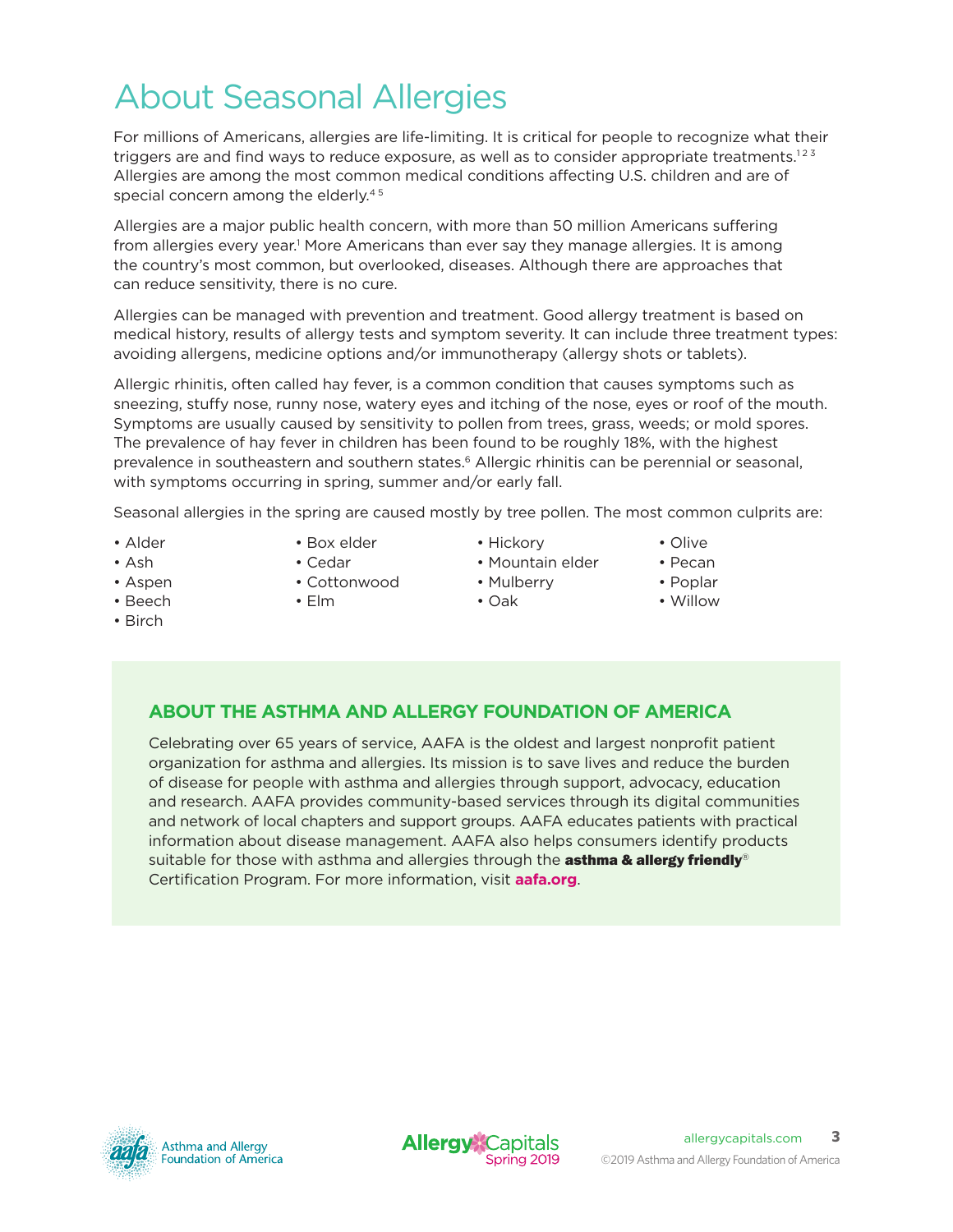

## Protect Yourself from Pollen

Spring allergy season begins with pollen released by trees, then grass later in spring. There are apps you can use to watch your area's pollen counts. On days that pollen is high for the trees or grass you are allergic to, take these actions to reduce your pollen exposure:

- Limit outdoor activities
- Keep windows closed
- Use central air conditioning with HEPA air filtration
- Wear sunglasses when outdoors
- Wear a hat to cover your hair
- Take a shower and shampoo hair before going to bed
- Change and wash clothes after outdoor activities
- Dry laundry in a clothes dryer, not on an outdoor line
- Limit contact with pets that spend time outdoors
- Wipe pets off with a towel before they enter your home
- Remove your shoes before entering your home
- Wash bedding in hot, soapy water once a week
- Use a nasal rinse to flush out inhaled pollen
- Use a CERTIFIED **asthma & allergy friendly**® air cleaner (portable or whole house) or HVAC air filter

There are also options available to prevent or treat allergy symptoms:

- Allergy medicines some work best if taken before allergy season begins
- Immunotherapy shots or tablets available as a long-term treatment. It can help prevent or reduce the severity of reactions

Talk with your doctor before allergy season begins to discuss which treatment is right for you. Now is a good time to book your appointment for end of summer before the fall allergy season begins.





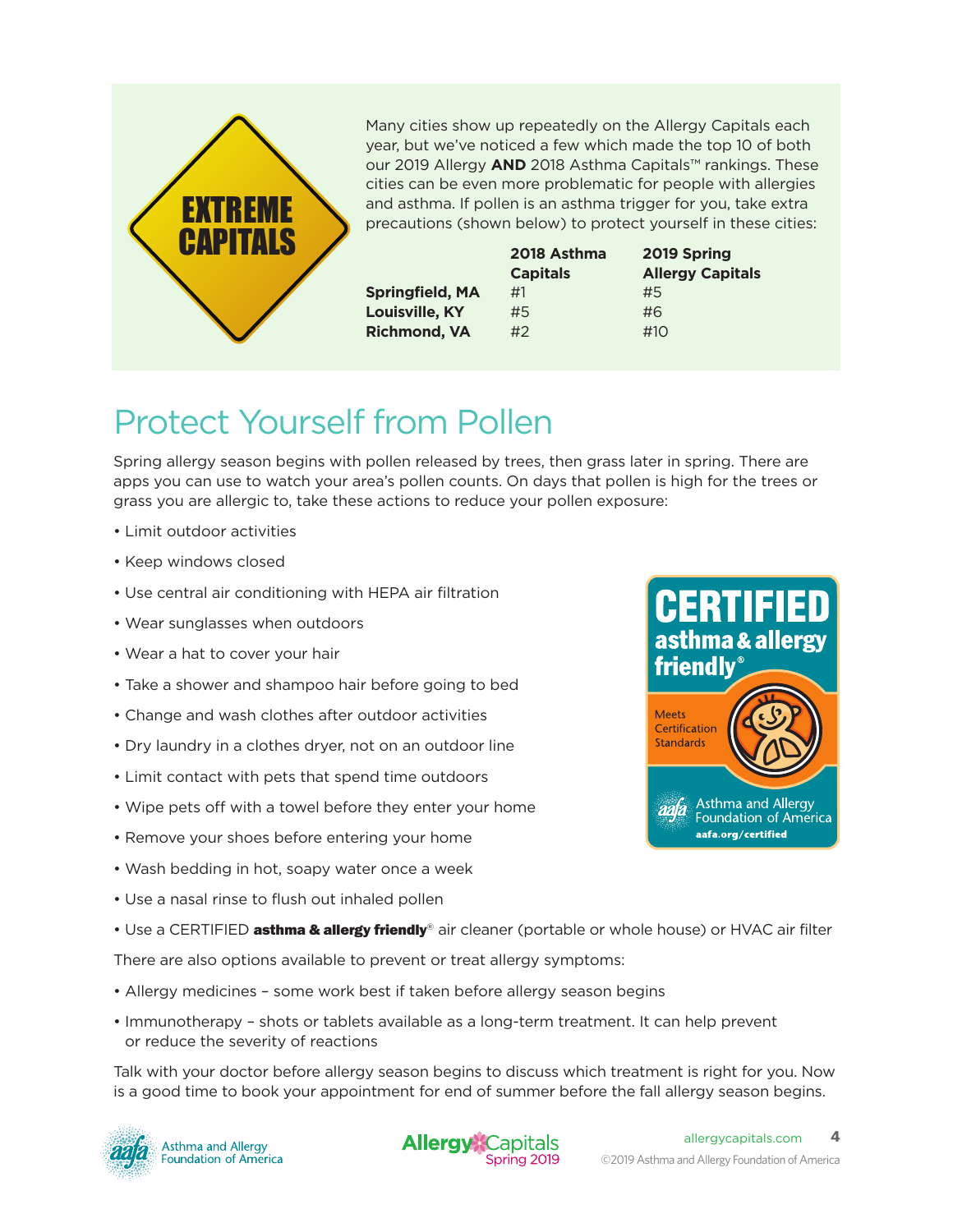## The Most Challenging Places to Live With Spring Allergies

**NATIONAL RANKINGS** ■ **Worse Than Average** ▲ **Average** ● **Better Than Average**

|                                                                          | (Factors are not weighted equally) |                                     |                          |                                    |                              |                                                     |                                                               |  |  |
|--------------------------------------------------------------------------|------------------------------------|-------------------------------------|--------------------------|------------------------------------|------------------------------|-----------------------------------------------------|---------------------------------------------------------------|--|--|
| <b>2019 National</b><br><b>Spring</b><br><b>Rankings</b><br>$(*$ Tie $)$ | <b>Overall</b>                     | 2018<br>Spring<br>Rank<br>$(*$ Tie) | <b>Metropolitan Area</b> | <b>Total Score</b><br>(Avg. 55.87) | Subtotal:<br>Pollen<br>Score | Subtotal:<br>Medicine<br>Utilization<br>per Patient | Subtotal:<br>Board-<br>Certified<br>Allergists<br>per Patient |  |  |
| 1                                                                        |                                    | $\mathcal{I}$                       | McAllen, TX              | 100.00                             |                              |                                                     |                                                               |  |  |
| $\overline{2}$                                                           |                                    | $\overline{3}$                      | Jackson, MS              | 84.74                              | ▲                            |                                                     |                                                               |  |  |
| $\overline{\mathbf{3}}$                                                  |                                    | 6                                   | Providence, RI           | 80.48                              |                              |                                                     |                                                               |  |  |
| $\overline{\mathbf{4}}$                                                  |                                    | $\overline{4}$                      | Memphis, TN              | 78.92                              |                              |                                                     |                                                               |  |  |
| 5                                                                        |                                    | 11                                  | Springfield, MA          | 78.76                              |                              |                                                     |                                                               |  |  |
| 6                                                                        |                                    | $\overline{2}$                      | Louisville, KY           | 78.67                              | ш                            |                                                     | ▲                                                             |  |  |
| $\overline{ }$                                                           |                                    | 15                                  | New Orleans, LA          | 73.56                              |                              |                                                     |                                                               |  |  |
| 8                                                                        |                                    | 47                                  | Scranton, PA             | 73.04                              | . .                          | ▲                                                   | ٠                                                             |  |  |
| $\mathbf{9}$                                                             |                                    | $12 \,$                             | Baton Rouge, LA          | 72.67                              | ▲                            |                                                     |                                                               |  |  |
| 10                                                                       |                                    | 16                                  | Richmond, VA             | 72.45                              | a a                          | ▲                                                   |                                                               |  |  |
| 11                                                                       |                                    | 14                                  | Toledo, OH               | 71.82                              |                              |                                                     |                                                               |  |  |
| 12                                                                       |                                    | $\boldsymbol{\mathcal{S}}$          | Syracuse, NY             | 71.28                              |                              |                                                     | ▲                                                             |  |  |
| 13                                                                       |                                    | 7                                   | Dayton, OH               | 70.70                              |                              |                                                     |                                                               |  |  |
| 14                                                                       |                                    | 5                                   | San Antonio, TX          | 70.32                              | ш                            | ▲                                                   |                                                               |  |  |
| 15                                                                       |                                    | 17                                  | Little Rock, AR          | 70.27                              | ▲                            |                                                     |                                                               |  |  |
| 16                                                                       |                                    | 23                                  | Buffalo, NY              | 69.55                              | ٠                            |                                                     | ▲                                                             |  |  |
| 17                                                                       |                                    | 13                                  | El Paso, TX              | 68.83                              |                              |                                                     |                                                               |  |  |
| 18                                                                       |                                    | $\mathcal{G}% _{0}$                 | Oklahoma City, OK        | 68.64                              | ٠                            | ▲                                                   |                                                               |  |  |
| 19                                                                       |                                    | 19                                  | Columbia, SC             | 68.57                              | ▲                            |                                                     |                                                               |  |  |
| 20                                                                       |                                    | 10 <sup>2</sup>                     | Knoxville, TN            | 68.01                              | $\blacktriangle$             |                                                     |                                                               |  |  |
| 21                                                                       |                                    | 25                                  | New York, NY             | 67.48                              | ▲                            |                                                     |                                                               |  |  |
| 22                                                                       |                                    | 26                                  | Hartford, CT             | 67.04                              |                              | ▲                                                   |                                                               |  |  |
| 23                                                                       |                                    | 24                                  | New Haven, CT            | 66.76                              |                              |                                                     |                                                               |  |  |
| 24                                                                       |                                    | 35                                  | Greenville, SC           | 66.74                              |                              |                                                     |                                                               |  |  |
| 25                                                                       |                                    | 30                                  | Philadelphia, PA         | 66.32                              | ▲                            |                                                     |                                                               |  |  |
| 26                                                                       | ▲                                  | 34                                  | Detroit, MI              | 65.15                              | $\blacktriangle$             |                                                     | ▲                                                             |  |  |
| 27                                                                       |                                    | 32                                  | Akron, OH                | 64.18                              |                              |                                                     |                                                               |  |  |
| 28                                                                       |                                    | 22                                  | Wichita, KS              | 64.06                              | ш                            | $\blacktriangle$                                    |                                                               |  |  |
| 29                                                                       |                                    | 38                                  | Albany, NY               | 63.43                              |                              |                                                     |                                                               |  |  |
| 30                                                                       | ▲                                  | 37                                  | Charleston, SC           | 63.20                              | $\blacktriangle$             | a a                                                 | ▲                                                             |  |  |
| 31                                                                       |                                    | 53                                  | Fresno, CA               | 62.48                              |                              |                                                     |                                                               |  |  |
| 32                                                                       |                                    | 39                                  | Cleveland, OH            | 62.45                              |                              |                                                     |                                                               |  |  |



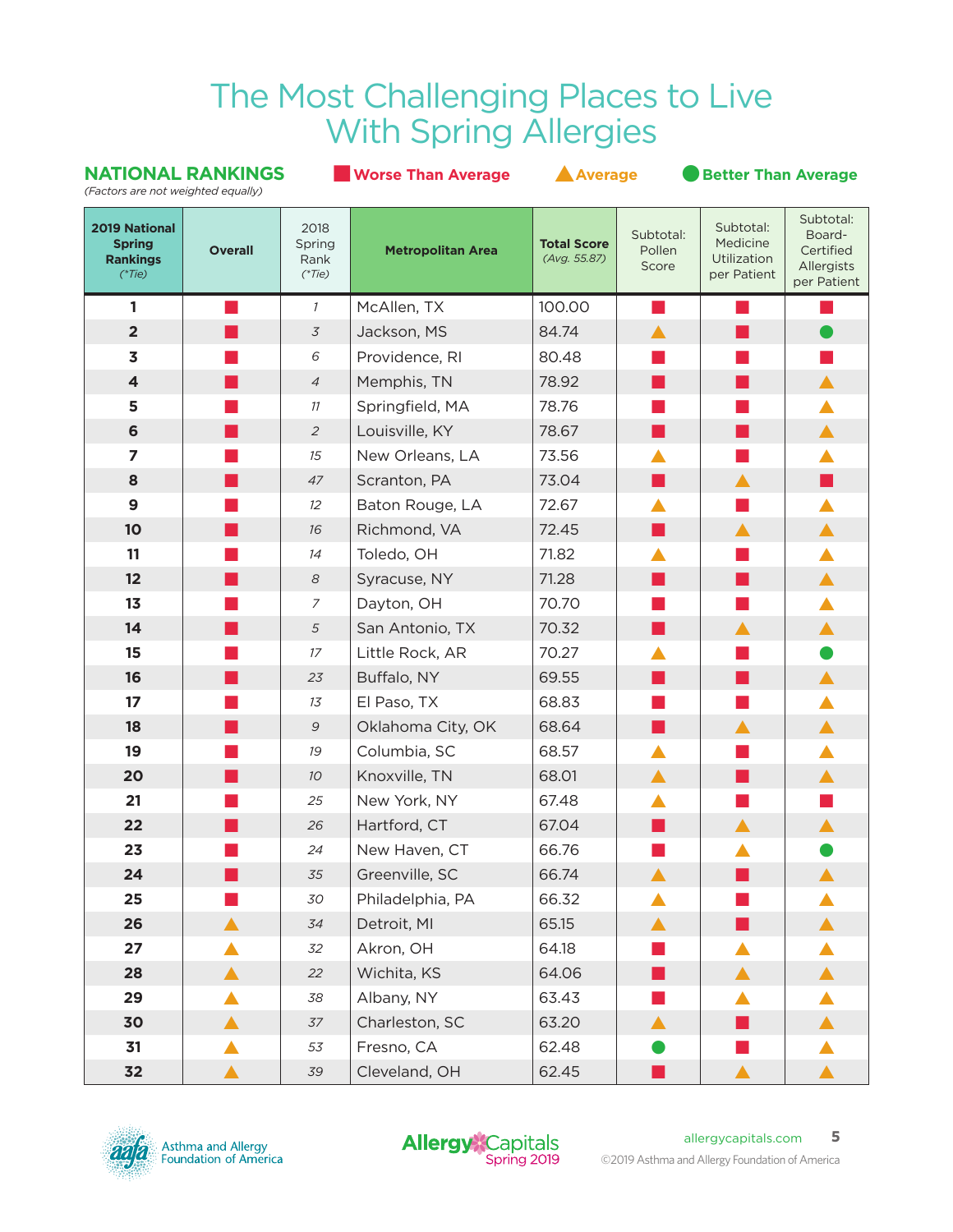

*(Factors are not weighted equally)*

| <b>2019 National</b><br><b>Spring</b><br><b>Rankings</b><br>$(*$ Tie) | <b>Overall</b>   | 2018<br>Spring<br>Rank<br>$(*$ Tie) | <b>Metropolitan Area</b> | <b>Total Score</b><br>(Avg. 55.87) | Subtotal:<br>Pollen<br>Score | Subtotal:<br>Medicine<br>Utilization<br>per Patient | Subtotal:<br>Board-<br>Certified<br>Allergists<br>per Patient |
|-----------------------------------------------------------------------|------------------|-------------------------------------|--------------------------|------------------------------------|------------------------------|-----------------------------------------------------|---------------------------------------------------------------|
| 33                                                                    | $\blacktriangle$ | 21                                  | Birmingham, AL           | 62.03                              | $\bullet$                    | m.                                                  |                                                               |
| 34                                                                    | ▲                | 27                                  | Las Vegas, NV            | 61.05                              |                              |                                                     | $\blacktriangle$                                              |
| $35*$                                                                 | ▲                | 43                                  | Greensboro, NC           | 60.94                              | ▲                            |                                                     | ▲                                                             |
| $35*$                                                                 | ▲                | 46                                  | Winston-Salem, NC        | 60.94                              | ▲                            |                                                     | $\blacktriangle$                                              |
| 37                                                                    |                  | 29                                  | Miami, FL                | 60.90                              |                              |                                                     |                                                               |
| 38                                                                    | ▲                | 45                                  | Augusta, GA              | 60.83                              |                              |                                                     |                                                               |
| 39                                                                    |                  | N/A                                 | Modesto, CA              | 60.28                              |                              | ▲                                                   |                                                               |
| 40                                                                    | ▲                | 48                                  | Bridgeport, CT           | 60.06                              | . .                          | D                                                   |                                                               |
| 41                                                                    |                  | 33                                  | Pittsburgh, PA           | 59.69                              |                              | ▲                                                   | ▲                                                             |
| 42                                                                    | ▲                | 56                                  | Charlotte, NC            | 58.59                              |                              |                                                     | $\blacktriangle$                                              |
| 43                                                                    |                  | 20                                  | Chattanooga, TN          | 58.47                              |                              |                                                     | ▲                                                             |
| 44                                                                    | ▲                | 36                                  | Grand Rapids, MI         | 58.35                              | . .                          | $\blacktriangle$                                    | $\blacktriangle$                                              |
| 45                                                                    |                  | 31                                  | Dallas, TX               | 57.61                              | ▲                            | ▲                                                   | ▲                                                             |
| 46                                                                    | Α                | 28                                  | Columbus, OH             | 57.51                              | $\blacktriangle$             | $\blacktriangle$                                    | $\blacktriangle$                                              |
| 47                                                                    |                  | 52                                  | Allentown, PA            | 57.02                              | $\blacktriangle$             | $\blacktriangle$                                    | $\blacktriangle$                                              |
| 48                                                                    | ▲                | 51                                  | Jacksonville, FL         | 56.98                              | ▲                            | ▲                                                   | $\blacktriangle$                                              |
| 49                                                                    |                  | 44                                  | Cape Coral, FL           | 56.66                              | ▲                            |                                                     |                                                               |
| 50                                                                    | ▲                | 50                                  | Virginia Beach, VA       | 56.32                              | $\blacktriangle$             |                                                     |                                                               |
| 51                                                                    |                  | 41                                  | St. Louis, MO            | 55.97                              | ▲                            | ▲                                                   |                                                               |
| 52                                                                    | ▲                | 61                                  | Riverside, CA            | 55.18                              | ▲                            |                                                     |                                                               |
| 53                                                                    |                  | 40                                  | Tulsa, OK                | 54.79                              | ▲                            | ▲                                                   |                                                               |
| 54                                                                    |                  | 60                                  | Orlando, FL              | 53.94                              | $\blacktriangle$             | $\blacktriangle$                                    |                                                               |
| 55                                                                    |                  | 55                                  | Albuquerque, NM          | 53.51                              | ▲                            |                                                     |                                                               |
| 56                                                                    | ▲                | 59                                  | Houston, TX              | 53.49                              | ▲                            | ▲                                                   | ▲                                                             |
| 57                                                                    |                  | 62                                  | Lakeland, FL             | 53.17                              |                              |                                                     |                                                               |
| 58                                                                    |                  | 67                                  | Durham, NC               | 52.76                              |                              |                                                     |                                                               |
| 59                                                                    |                  | 64                                  | Tampa, FL                | 52.66                              | ▲                            | ▲                                                   |                                                               |
| 60                                                                    | ▲                | 57                                  | Madison, WI              | 52.03                              |                              | $\blacktriangle$                                    |                                                               |
| 61                                                                    |                  | 42                                  | Tucson, AZ               | 51.97                              |                              |                                                     |                                                               |
| 62                                                                    |                  | 66                                  | Los Angeles, CA          | 51.57                              | ▲                            |                                                     | $\blacktriangle$                                              |
| 63                                                                    |                  | 54                                  | Nashville, TN            | 51.46                              |                              | ▲                                                   |                                                               |
| 64                                                                    |                  | $72*$                               | Worcester, MA            | 51.41                              | ▲                            | $\blacktriangle$                                    |                                                               |
| 65                                                                    |                  | 79                                  | Stockton, CA             | 51.31                              |                              |                                                     |                                                               |
| 66                                                                    |                  | 58                                  | Omaha, NE                | 50.47                              |                              |                                                     |                                                               |



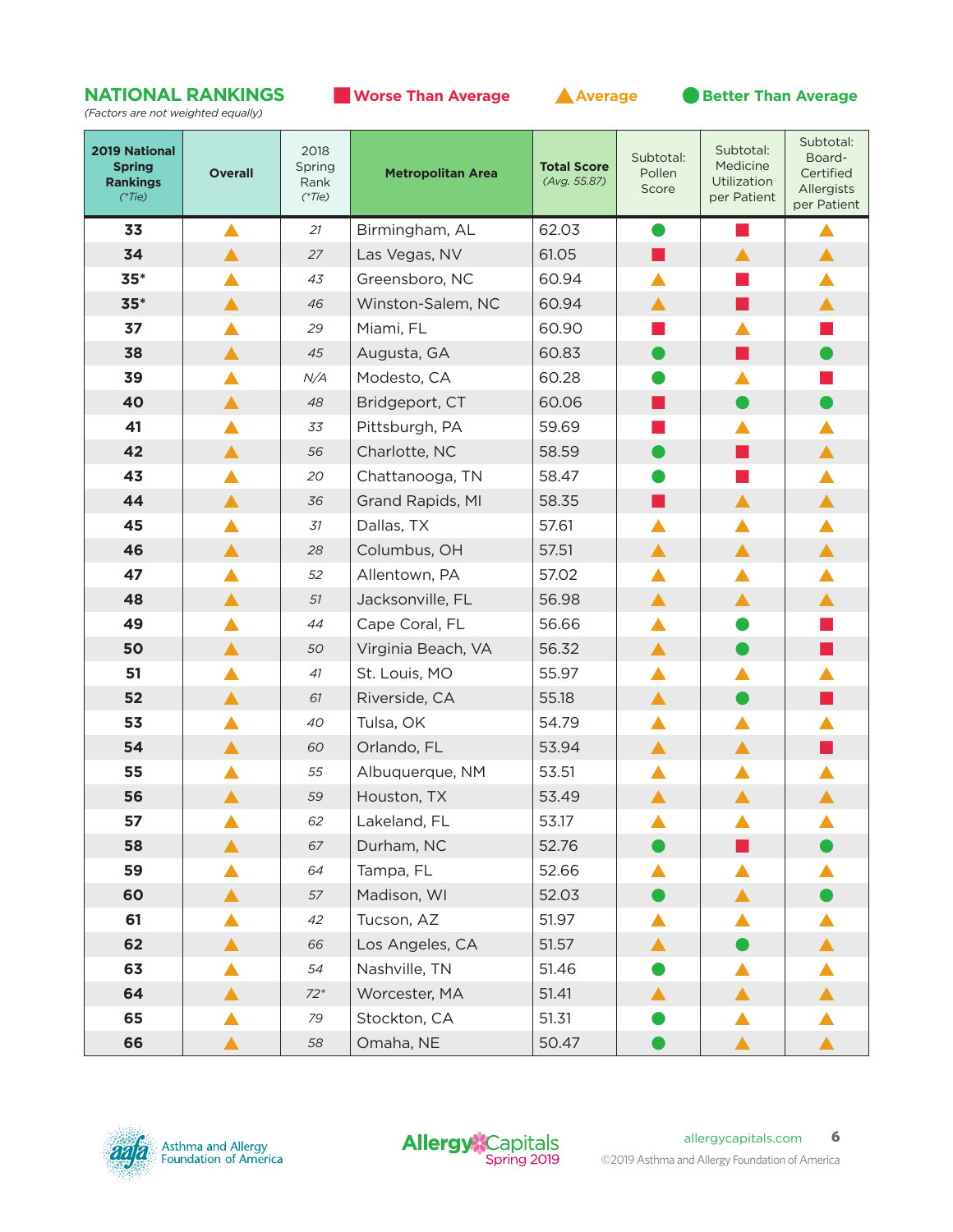**NATIONAL RANKINGS** ■ **Worse Than Average** ▲ **Average** ● **Better Than Average**

*(Factors are not weighted equally)*

| <b>2019 National</b><br><b>Spring</b><br><b>Rankings</b><br>$(*$ Tie) | <b>Overall</b> | 2018<br>Spring<br>Rank<br>$(*$ Tie) | <b>Metropolitan Area</b> | <b>Total Score</b><br>(Avg. 55.87) | Subtotal:<br>Pollen<br>Score | Subtotal:<br>Medicine<br>Utilization<br>per Patient | Subtotal:<br>Board-<br>Certified<br>Allergists<br>per Patient |
|-----------------------------------------------------------------------|----------------|-------------------------------------|--------------------------|------------------------------------|------------------------------|-----------------------------------------------------|---------------------------------------------------------------|
| 67                                                                    | ▲              | 76                                  | Atlanta, GA              | 50.25                              | ●                            | ▲                                                   |                                                               |
| 68                                                                    | ▲              | 80                                  | Bakersfield, CA          | 49.20                              |                              | ▲                                                   |                                                               |
| 69                                                                    |                | 49                                  | Austin, TX               | 48.95                              |                              |                                                     |                                                               |
| 70                                                                    |                | 63                                  | Cincinnati, OH           | 48.82                              |                              | $\blacktriangle$                                    |                                                               |
| 71                                                                    |                | 77                                  | Baltimore, MD            | 48.70                              |                              |                                                     |                                                               |
| 72                                                                    | ▲              | 65                                  | Chicago, IL              | 47.98                              | $\blacktriangle$             |                                                     | $\blacktriangle$                                              |
| 73                                                                    |                | 82                                  | Boston, MA               | 47.44                              | ▲                            |                                                     |                                                               |
| 74                                                                    | ▲              | 78                                  | Oxnard, CA               | 47.07                              | $\blacktriangle$             |                                                     |                                                               |
| 75                                                                    |                | 69                                  | Rochester, NY            | 47.05                              |                              | ▲                                                   |                                                               |
| 76*                                                                   | ▲              | 68                                  | Indianapolis, IN         | 46.18                              |                              | ▲                                                   | ▲                                                             |
| 76*                                                                   |                | 70                                  | Minneapolis, MN          | 46.18                              |                              |                                                     |                                                               |
| 78                                                                    |                | 74                                  | Harrisburg, PA           | 45.38                              |                              | $\blacktriangle$                                    |                                                               |
| 79                                                                    |                | 71                                  | Phoenix, AZ              | 43.87                              |                              |                                                     |                                                               |
| 80                                                                    |                | 85                                  | Sacramento, CA           | 43.79                              |                              |                                                     |                                                               |
| 81                                                                    |                | 83                                  | Washington, DC           | 43.47                              |                              |                                                     |                                                               |
| 82                                                                    |                | 84                                  | Palm Bay, FL             | 43.30                              | ▲                            |                                                     |                                                               |
| 83                                                                    |                | $72*$                               | Kansas City, MO          | 43.10                              |                              |                                                     |                                                               |
| 84                                                                    |                | 86                                  | Daytona Beach, FL        | 42.16                              | $\blacktriangle$             |                                                     |                                                               |
| 85                                                                    |                | 81                                  | Milwaukee, WI            | 41.83                              |                              |                                                     |                                                               |
| 86                                                                    |                | 87                                  | Sarasota, FL             | 41.55                              | ▲                            |                                                     |                                                               |
| 87                                                                    |                | 75                                  | Des Moines, IA           | 41.46                              |                              |                                                     |                                                               |
| 88                                                                    |                | 89                                  | San Diego, CA            | 41.30                              | $\blacktriangle$             |                                                     |                                                               |
| 89                                                                    |                | 91                                  | Spokane, WA              | 40.61                              |                              |                                                     |                                                               |
| 90                                                                    |                | 88                                  | San Francisco, CA        | 40.12                              |                              |                                                     |                                                               |
| 91                                                                    |                | 92                                  | Raleigh, NC              | 39.04                              |                              |                                                     |                                                               |
| 92                                                                    |                | 90                                  | San Jose, CA             | 37.34                              | $\blacktriangle$             |                                                     |                                                               |
| 93                                                                    |                | 94                                  | Seattle, WA              | 36.40                              |                              |                                                     |                                                               |
| 94                                                                    |                | 97                                  | Portland, OR             | 33.82                              |                              |                                                     |                                                               |
| 95                                                                    |                | 96                                  | Colorado Springs, CO     | 32.71                              |                              |                                                     |                                                               |
| 96                                                                    |                | 93                                  | Salt Lake City, UT       | 32.48                              |                              |                                                     |                                                               |
| 97                                                                    |                | 95                                  | Ogden, UT                | 31.78                              |                              |                                                     |                                                               |
| 98                                                                    |                | 98                                  | Boise, ID                | 29.88                              |                              |                                                     |                                                               |
| 99                                                                    |                | 99                                  | Provo, UT                | 26.83                              |                              |                                                     |                                                               |
| 100                                                                   |                | 100                                 | Denver, CO               | 26.07                              |                              |                                                     |                                                               |



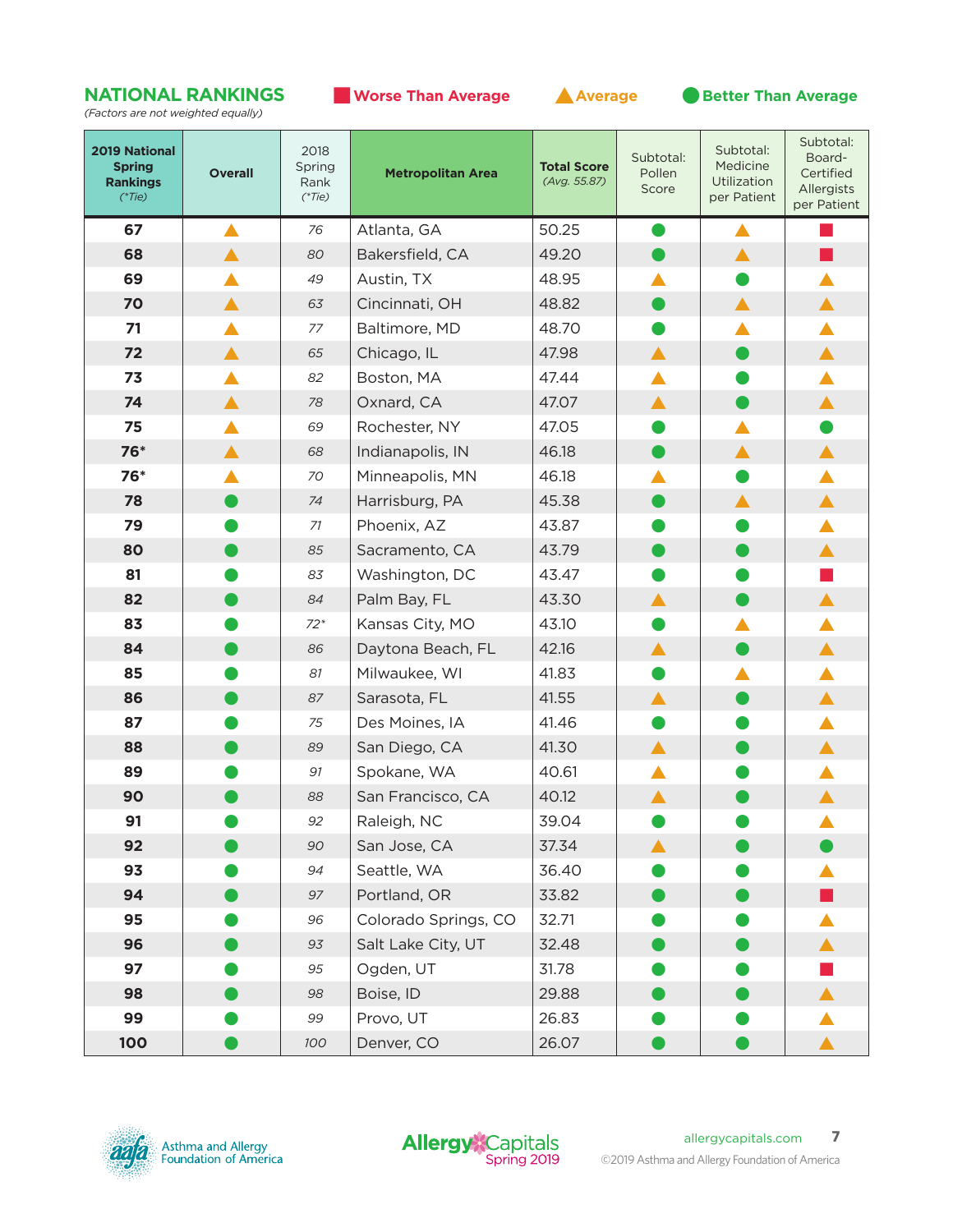### **REGIONAL RANKINGS** ■ **Worse Than Average** ▲ **Average** ● **Better Than Average**

*(Factors are not weighted equally)*



| <b>NORTHEAST</b>                                  |                |                          |                          |                                    |                              |                                                     |                                                               |  |  |
|---------------------------------------------------|----------------|--------------------------|--------------------------|------------------------------------|------------------------------|-----------------------------------------------------|---------------------------------------------------------------|--|--|
| 2019 Regional<br><b>Spring</b><br><b>Rankings</b> | <b>Overall</b> | 2019<br>National<br>Rank | <b>Metropolitan Area</b> | <b>Total Score</b><br>(Avg. 55.87) | Subtotal:<br>Pollen<br>Score | Subtotal:<br>Medicine<br>Utilization<br>per Patient | Subtotal:<br>Board-<br>Certified<br>Allergists<br>per Patient |  |  |
|                                                   |                | 3                        | Providence, RI           | 80.48                              |                              |                                                     |                                                               |  |  |
| $\overline{2}$                                    |                | 5                        | Springfield, MA          | 78.76                              |                              |                                                     |                                                               |  |  |
| 3                                                 |                | 8                        | Scranton, PA             | 73.04                              |                              |                                                     |                                                               |  |  |
| $\overline{\mathbf{4}}$                           |                | 12                       | Syracuse, NY             | 71.28                              |                              |                                                     |                                                               |  |  |
| 5                                                 |                | 16                       | Buffalo, NY              | 69.55                              |                              |                                                     |                                                               |  |  |

| <b>SOUTH</b>                                      |                |                          |                          |                                    |                              |                                                     |                                                               |  |  |
|---------------------------------------------------|----------------|--------------------------|--------------------------|------------------------------------|------------------------------|-----------------------------------------------------|---------------------------------------------------------------|--|--|
| 2019 Regional<br><b>Spring</b><br><b>Rankings</b> | <b>Overall</b> | 2019<br>National<br>Rank | <b>Metropolitan Area</b> | <b>Total Score</b><br>(Avg. 55.87) | Subtotal:<br>Pollen<br>Score | Subtotal:<br>Medicine<br>Utilization<br>per Patient | Subtotal:<br>Board-<br>Certified<br>Allergists<br>per Patient |  |  |
|                                                   |                |                          | McAllen, TX              | 100.00                             |                              |                                                     |                                                               |  |  |
| $\overline{2}$                                    |                | 2                        | Jackson, MS              | 84.74                              |                              |                                                     |                                                               |  |  |
| $\overline{3}$                                    |                | $\overline{4}$           | Memphis, TN              | 78.92                              |                              |                                                     |                                                               |  |  |
| $\overline{\mathbf{4}}$                           |                | 6                        | Louisville, KY           | 78.67                              |                              |                                                     |                                                               |  |  |
| 5                                                 |                | 7                        | New Orleans, LA          | 73.56                              |                              |                                                     |                                                               |  |  |

| <b>MIDWEST</b>                                    |                |                          |                          |                                    |                              |                                                            |                                                               |  |  |
|---------------------------------------------------|----------------|--------------------------|--------------------------|------------------------------------|------------------------------|------------------------------------------------------------|---------------------------------------------------------------|--|--|
| 2019 Regional<br><b>Spring</b><br><b>Rankings</b> | <b>Overall</b> | 2019<br>National<br>Rank | <b>Metropolitan Area</b> | <b>Total Score</b><br>(Avg. 55.87) | Subtotal:<br>Pollen<br>Score | Subtotal:<br>Medicine<br><b>Utilization</b><br>per Patient | Subtotal:<br>Board-<br>Certified<br>Allergists<br>per Patient |  |  |
|                                                   |                | 11                       | Toledo, OH               | 71.82                              |                              |                                                            |                                                               |  |  |
| $\overline{2}$                                    |                | 13                       | Dayton, OH               | 70.70                              |                              |                                                            |                                                               |  |  |
| 3                                                 |                | 26                       | Detroit, MI              | 65.15                              |                              |                                                            |                                                               |  |  |
| $\overline{4}$                                    |                | 27                       | Akron, OH                | 64.18                              |                              |                                                            |                                                               |  |  |
| 5                                                 |                | 28                       | Wichita, KS              | 64.06                              |                              |                                                            |                                                               |  |  |

| 7 T |  |  |
|-----|--|--|
|     |  |  |
|     |  |  |

| 2019 Regional<br><b>Spring</b><br><b>Rankings</b> | <b>Overall</b> | 2019<br><b>National</b><br>Rank | <b>Metropolitan Area</b> | <b>Total Score</b><br>(Avg. 55.87) | Subtotal:<br>Pollen<br>Score | Subtotal:<br>Medicine<br>Utilization<br>per Patient | Subtotal:<br>Board-<br>Certified<br>Allergists<br>per Patient |
|---------------------------------------------------|----------------|---------------------------------|--------------------------|------------------------------------|------------------------------|-----------------------------------------------------|---------------------------------------------------------------|
|                                                   |                | 31                              | Fresno, CA               | 62.48                              |                              |                                                     |                                                               |
| $\overline{2}$                                    |                | 34                              | Las Vegas, NV            | 61.05                              |                              |                                                     |                                                               |
| 3                                                 |                | 39                              | Modesto, CA              | 60.28                              |                              |                                                     |                                                               |
| $\overline{\mathbf{4}}$                           |                | 52                              | Riverside, CA            | 55.18                              |                              |                                                     |                                                               |
| 5                                                 |                | 55                              | Albuguergue, NM          | 53.51                              |                              |                                                     |                                                               |